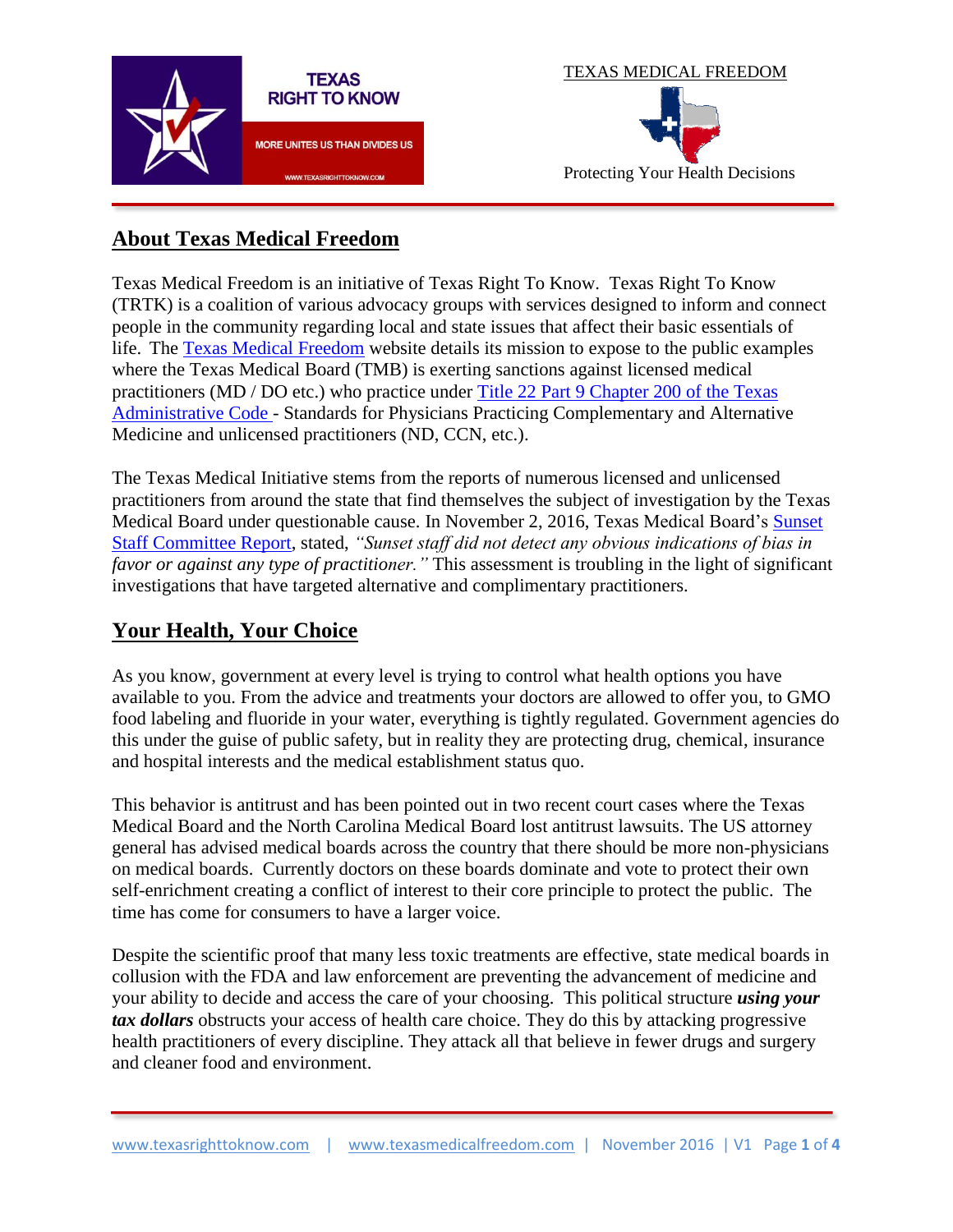



### **You have a chance to make a difference!**

Every ten to fifteen years, the public has an opportunity to make their voice heard. This is done through a process called Sunset. The Texas Medical Board is an agency that has been hostile to integrative, naturopathic and chiropractic practitioners for a very long time. There will be a Sunset Committee Hearing at the State Capitol in Austin on December 8<sup>th</sup> and 9th with public testimony available beginning at 9:00 am, but could take all day. **You have the Constitutional right to come to the state capitol and voice your concerns.**

#### **What does this mean to you?**

If you are concerned with the fact that licensed (MD, DO etc.) practitioners and unlicensed practitioners (ND, CCN, etc.) are afraid to offer you more natural, integrative and nutritional health options, then you need to *show up and speak up or you will find yourself without practitioners to offer these treatments to you and your family*. The opportunity to reform an abusive government agency only comes around *every 10 to 15 years*. Your participation in the political process is essential to maintaining control over your health decisions and creating a climate in which doctors and practitioners feel safe. The system will only change if you take action to show the Sunset Committee and legislators that *you are paying attention*.

We are asking patients, clients, and health care professionals to make their concerns known, to tell their stories of harassment or abuse and to share information about this event with their friends, practitioners and other patients who may have their own stories to tell.

Visit<http://www.texasrighttoknow.com/texas-medical-freedom> to submit your written testimony, your "TMB Don't Mess With Me" photo and audio or video testimony.

## **TMB DON'T MESS WITH ME Campaign Message:**

We must point out to the Sunset Committee that the current Texas Medical Practice Act already allows the right to complementary and alternative health care as outlined in [Title 22 Part 9,](http://texreg.sos.state.tx.us/public/readtac$ext.TacPage?sl=R&app=9&p_dir=&p_rloc=&p_tloc=&p_ploc=&pg=1&p_tac=&ti=22&pt=9&ch=200&rl=1)  [Chapter 200 of the Texas Administrative Code,](http://texreg.sos.state.tx.us/public/readtac$ext.TacPage?sl=R&app=9&p_dir=&p_rloc=&p_tloc=&p_ploc=&pg=1&p_tac=&ti=22&pt=9&ch=200&rl=1) enacted in 1997. (This is the rule drafted by the Texas Medical Board itself which has the effect of statute.) We are demanding now that the Texas Medical Board obey the law.

According to many practitioners who have been subject to unmerited investigations by the TMB, the TMB routinely ignores and misapplies their own rules. The TMB is charged to protect and enhance the public's health, safety and welfare. We must restructure the current board so that consumers' and patients' rights are given top priority. We must reshape the licensure and disciplinary process to stop the harassment of our integrative health care practitioners and instead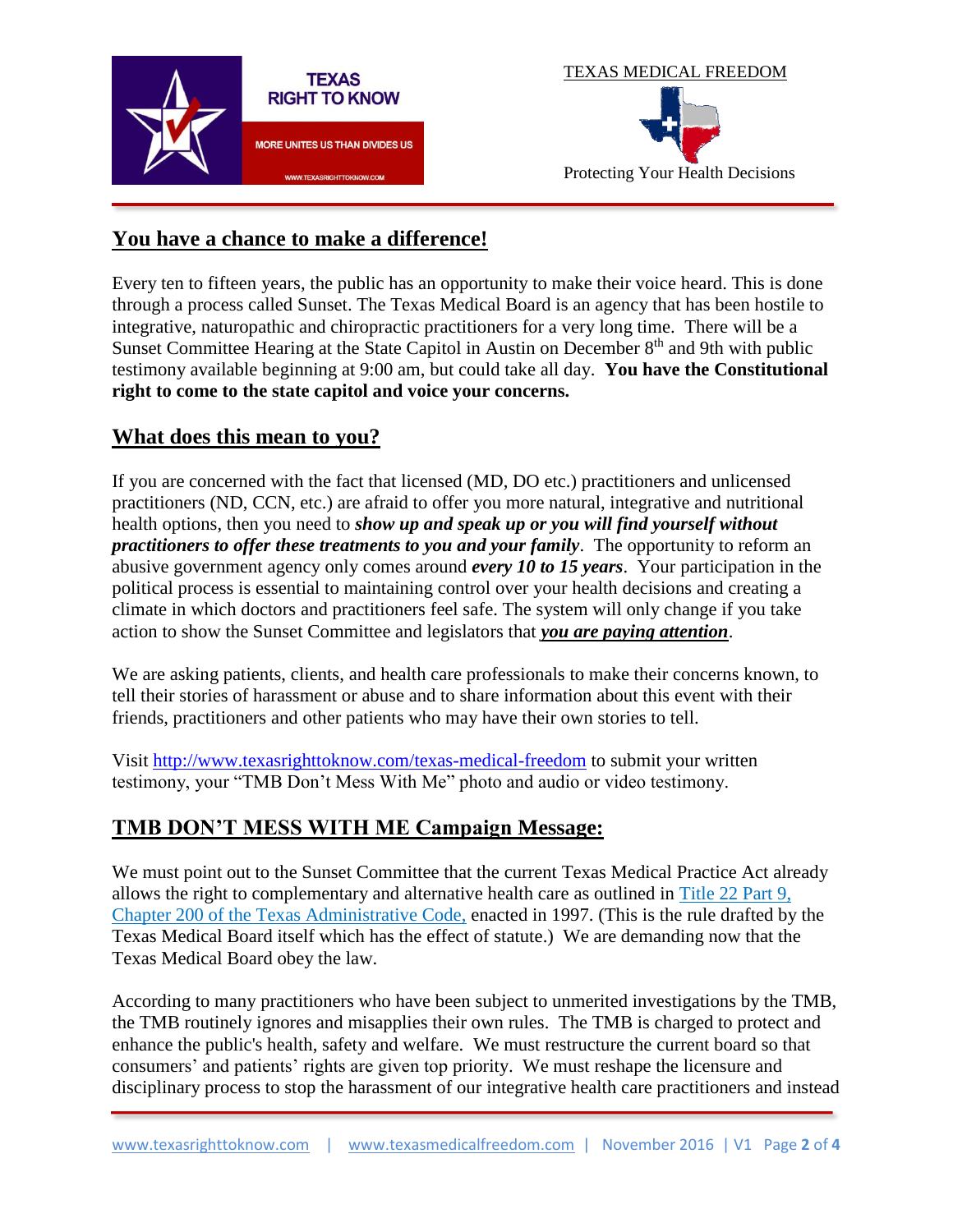

allow for transparency of board actions, accountability of governance, fiscal responsibility; and we must step into the future of medicine rather than keeping Texas in the dark ages by protecting the status quo.

## **Our Texas Medical Freedom Demands:**

1. Due to the fact that medical boards in Texas and North Carolina have recently lost antitrust lawsuit cases, we want a majority of the members on the board to be lay people and licensed and unlicensed practitioner board members to have training in and be actively practicing in integrative, complementary and alternative health care in Texas. This will provide for competent and fair evaluations in practitioner investigations conducted by the TMB. Currently, although Chapter 200 referenced above provides for this, the TMB has not been following its own rules. They have usurped the US and Texas Constitutions which already provide these freedoms. The TMB has been called a rogue agency by the 15,000 strong Texas Nurse Practitioners in an Amicus Brief they filed in the [Teladoc vs. Texas Medical Board](https://www.teladoc.com/news/2015/05/29/federal-court-rules-in-favor-of-teladoc/) case.

#### *What they said:*

*"Texas ranks 47th in primary care physicians per capita. It would require 13,000 additional physicians just to bring Texas up to the national average. TMB's rule prohibiting telemedicine would add to the significant burden of nurse practitioners providing care for underserved areas. The TMB's rules decrease quality, reduce innovation, raise costs and harm consumers. The TMB's rogue, biased behavior in passing this rule was only in service of self-interested actors who are unwilling to compete, and does not warrant protection from antitrust scrutiny."*

- 2. Texans deserve for their practitioners to be able keep patient medical records private and confidential and should not be released to TMB without patient consent or a court order.
- 3. Texas licensed and unlicensed practitioner deserve fairness, due process and the right to face their accuser.
- 4. TMB investigations should only occur with patient complaint or court order.
- 5. Texas Medical Board has a history of attempting to circumvent the rights protected by the US and Texas Constitutions. This must stop.
- *6.* The board must be Sunsetted and the investigation and settlement process replaced with a model such as they have in Indiana to settle lawsuits. Each side appoints a doctor to be a peer reviewer. Then the two selected doctors agree on a third reviewer. This allows for selection of people that are actually acquainted with the type of practice they are judging.